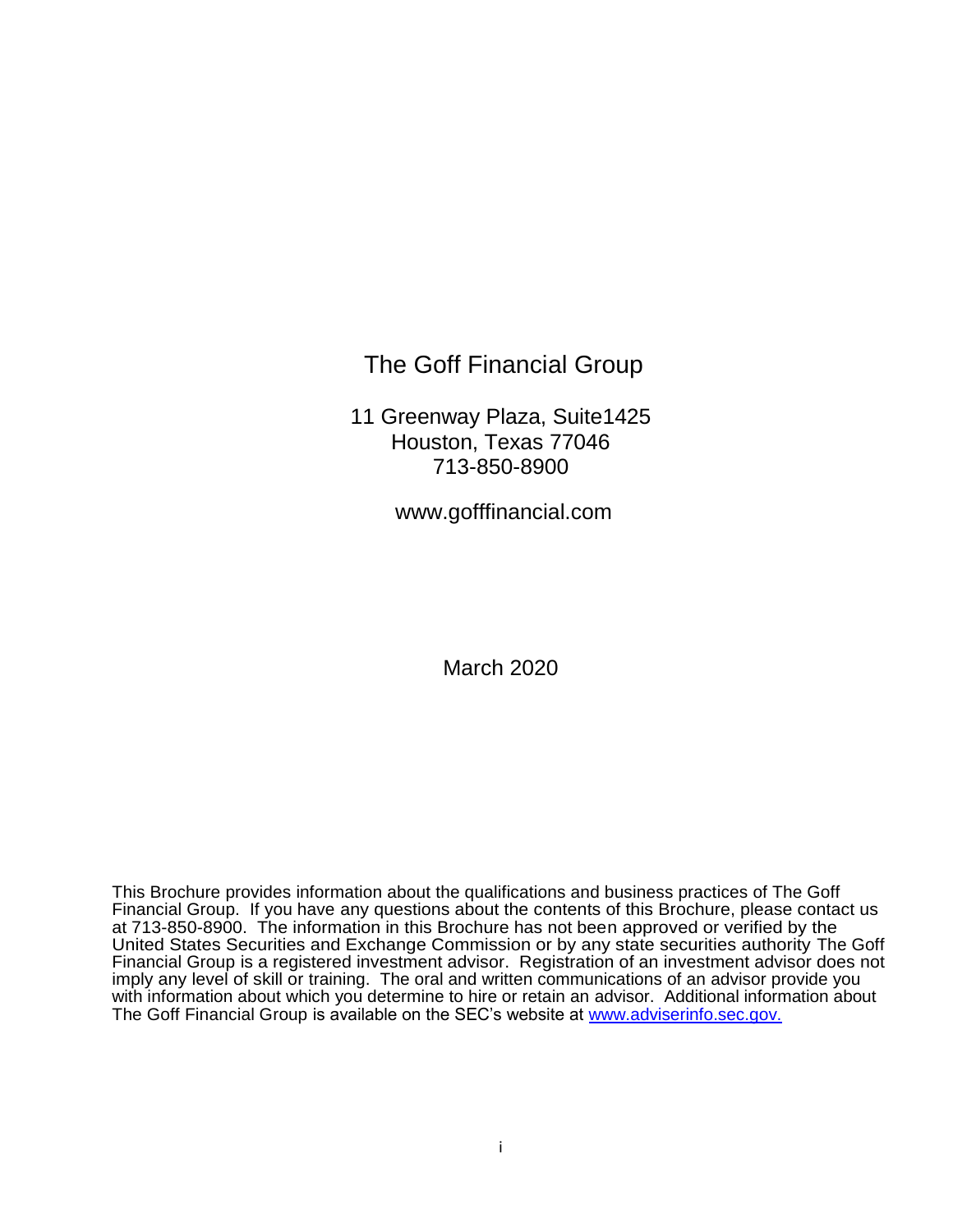# Item 2 - Material Changes

The last annual update of this brochure was in March 2019. Since that update, there have not been no material changes.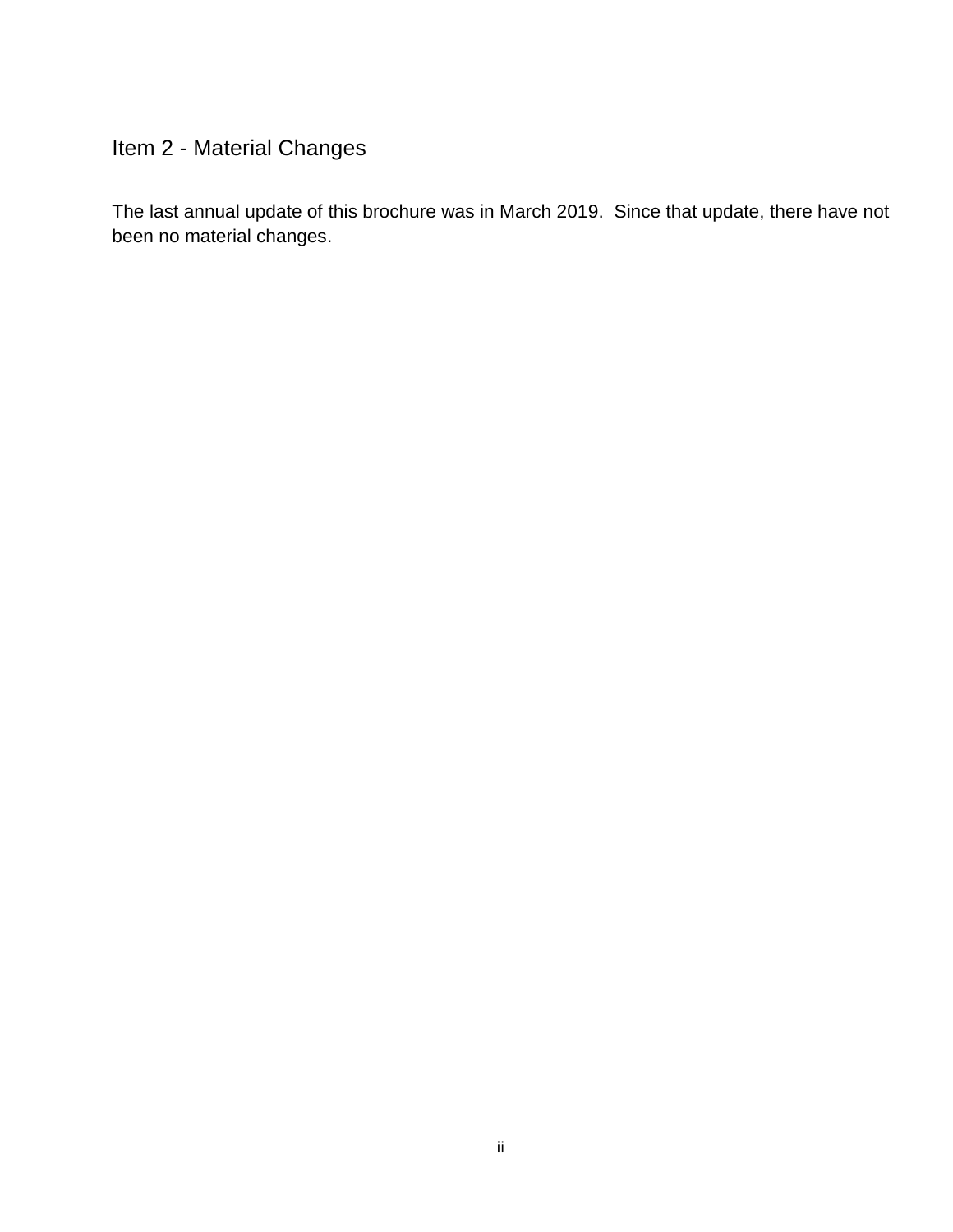## **Item 3 - Table of Contents**

| Item 8 - Methods of Analysis, Investment Strategies and Risk of Loss  4 |  |
|-------------------------------------------------------------------------|--|
|                                                                         |  |
|                                                                         |  |
|                                                                         |  |
|                                                                         |  |
|                                                                         |  |
|                                                                         |  |
|                                                                         |  |
|                                                                         |  |
|                                                                         |  |
|                                                                         |  |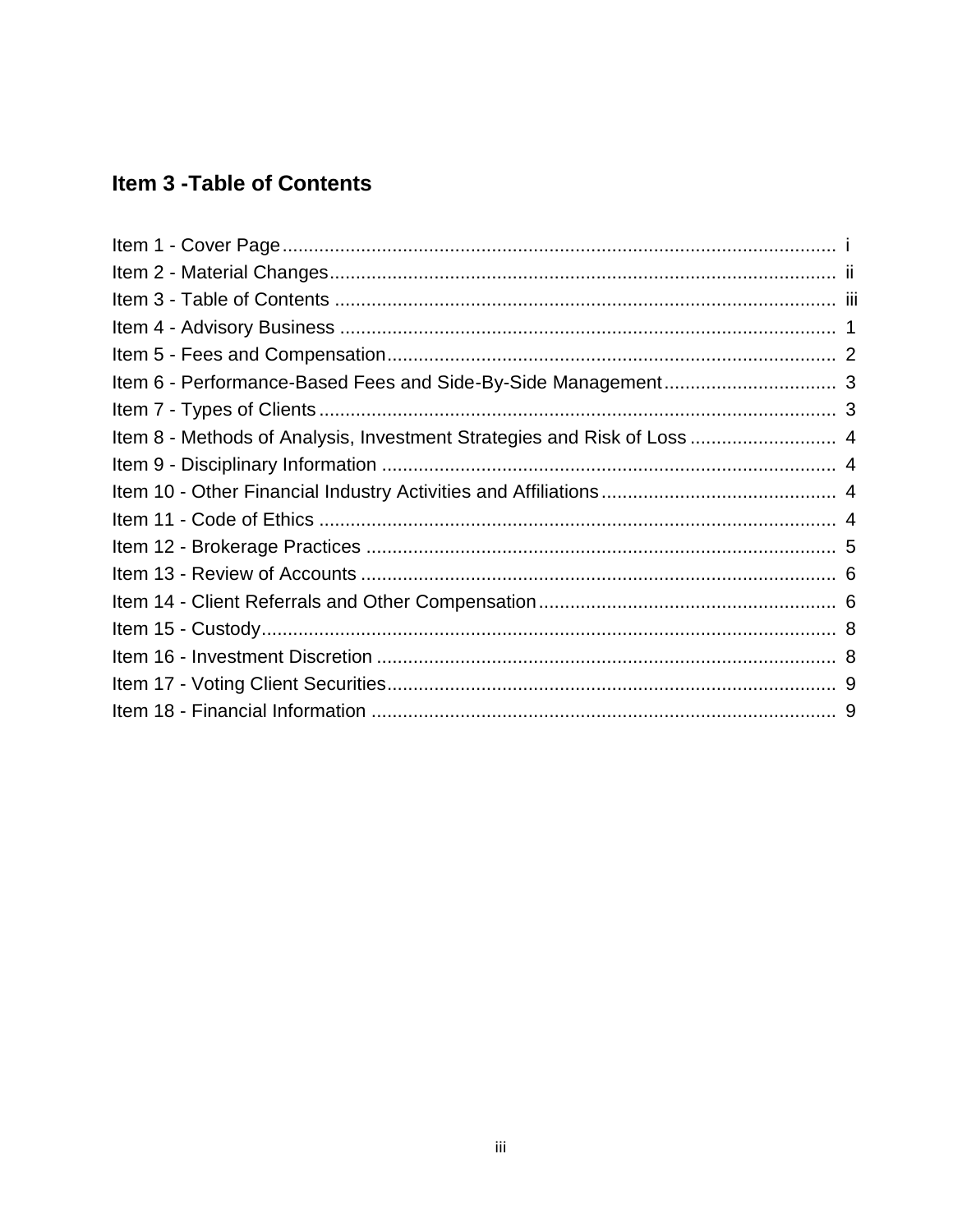#### Item 4 - Advisory Business

Matthew Goff Investment Advisor, LLC (the "company" or "advisor"), which primarily conducts business under the name The Goff Financial Group, is an investment advisor providing investment management and financial planning services (the "Services") to individuals, small business and retirement plans. The company was founded in 1994 by Matthew Goff, Chief Investment Officer ("CIO"). To this day, Matthew Goff remains the sole owner and principal, owning 100% of the company and remaining committed to providing the highest standard of Service to clients. The company spends 100% of its time engaged in providing Investment Advisory Services to clients.

As of December 31, 2019, the company managed approximately \$339,876,548 on a discretionary basis and approximately \$13,881,065 on a non-discretionary basis for a total of \$353,757,673 in assets under management. The company offers its Services on a fee-only basis which is charged based upon assets under management. Prior to engaging the company to provide any of the foregoing Services, the client will be required to enter into one or more written agreements setting forth the terms and conditions under which the company shall render its Services (collectively the "Agreement").

Because of the company's fee-only model, the company has the autonomy to act in the best interest of the client. The company takes the time to analyze the situation of each client and develop solutions tailored to each client's needs. The company bases its portfolio strategy on the objectives, income needs and other special circumstances of each client. The company seeks to create the optimal balance between reducing risk, asset growth, income, and preservation of capital.

The company manages its clients' assets on a discretionary basis, which means the company will determine which securities and the amount of each security to be purchased or sold. The specifics of each client's portfolio are described in the Agreement executed between the client and the company. In all cases the company utilizes its expertise to build customized portfolios using securities including, but not limited to, the following:

- Exchange Listed Stocks and Funds
- Securities Traded Over the Counter
- Mutual Fund Shares
- Corporate Bonds
- US Government Bonds
- Commercial Paper
- Certificate of Deposits
- Options on Securities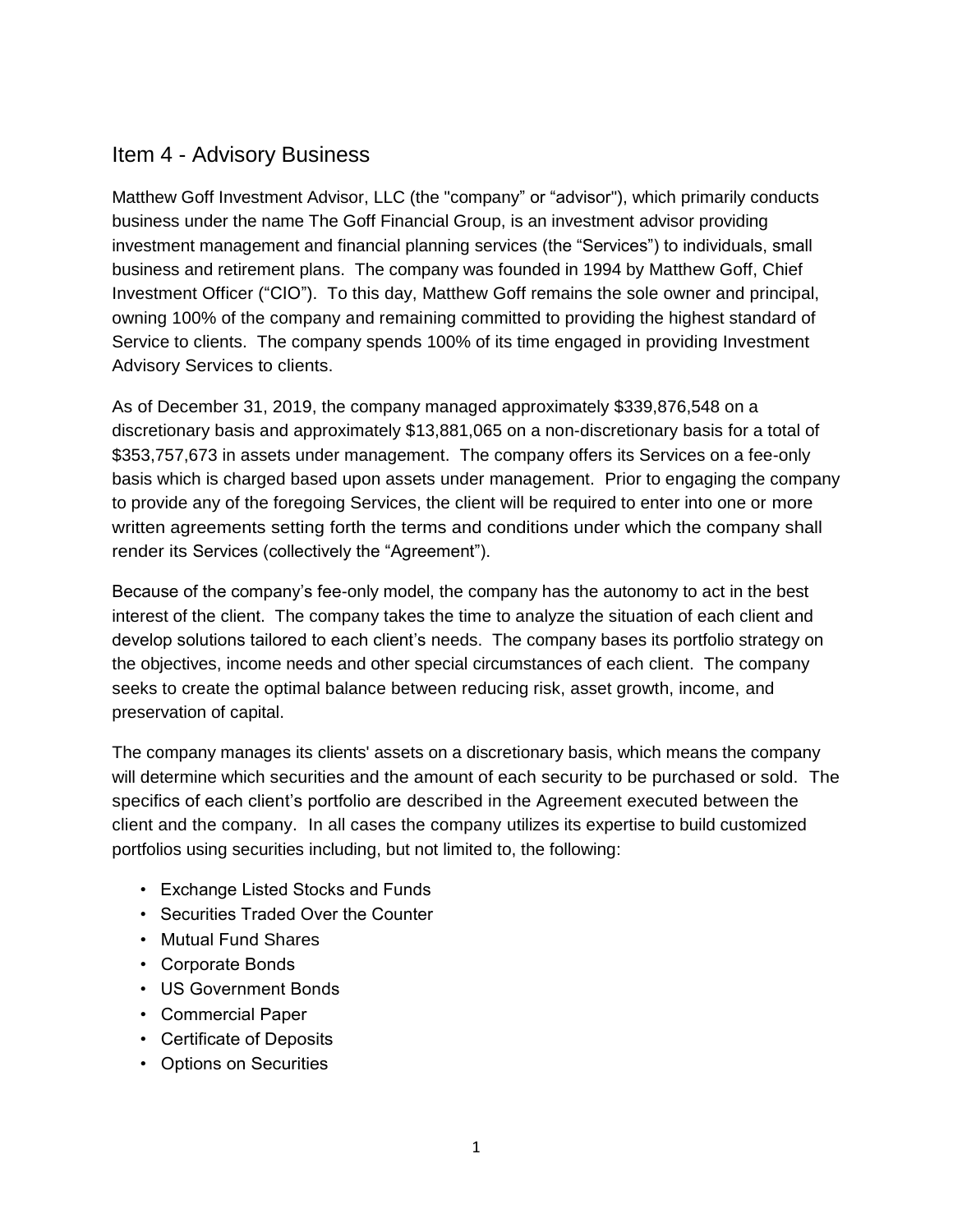The company's main strategy is providing optimal investment advisory service to clients, including rigorously addressing each individual's specific needs. Because these needs evolve overtime, clients are advised to promptly notify the company if there are any changes in their financial situation that could materially impact the management of their portfolio.

#### Item 5 - Fees and Compensation

Clients execute an agreement granting the company a limited power of attorney with full discretion to select investments and dollar amounts to be allocated to each investment, and to direct these investments through a third party broker and/or custodian. Investments which are reasonably expected to achieve a client's investment objectives, as established during the initial interview with the client, are then selected by the advisor.

Fee schedule: Fees are based on the net asset value of the portfolio at the end of each quarter. The fees are payable at the end of each quarter. The maximum annual fee charged to clients is 1.25% for the first \$2 million, 1.00% for the next \$3 million and 0.90% for the remaining balance. The company, in its sole discretion, may charge a lower management fee based upon client circumstances. The fee is based on the assets under management as reported by the client's custodian. The fee calculation is based on the total value of the account, including cash, cash sweep vehicles and any accrued interest that is reported by the custodian in the client's accounts.

The specific manner in which fees are charged by the company is established in the company's Investment Management Agreement. Termination of the investment advisory contract is accomplished via 30 day written notice. The company generally bills management fees on a quarterly basis. Clients are billed in arrears - at the end of each quarter. Clients must authorize for such fees to be debited directly from the client's account at the end of the quarter. Management fees are prorated for each capital contribution and withdrawal made during the applicable calendar quarter. Accounts initiated or terminated during a calendar quarter will be charged a prorated fee. Upon termination of any account, any earned, unpaid fees will be due and payable.

The company is compensated solely by its clients and does not receive any third party fees or commissions. The company's management fees listed in this document are separate from fees and commissions charges imposed by custodians, brokers, third party investments including but not limited to fees charged by managers, custodial fees, deferred sales charges, odd-lot differentials, transfer taxes, wire transfer and electronic fund fees, and other fees and taxes on brokerage accounts and securities transactions. Mutual funds and exchange traded funds also charge internal management fees, which are disclosed in a fund's prospectus. Such charges, fees and commissions are exclusive of and in addition to the advisor's fees.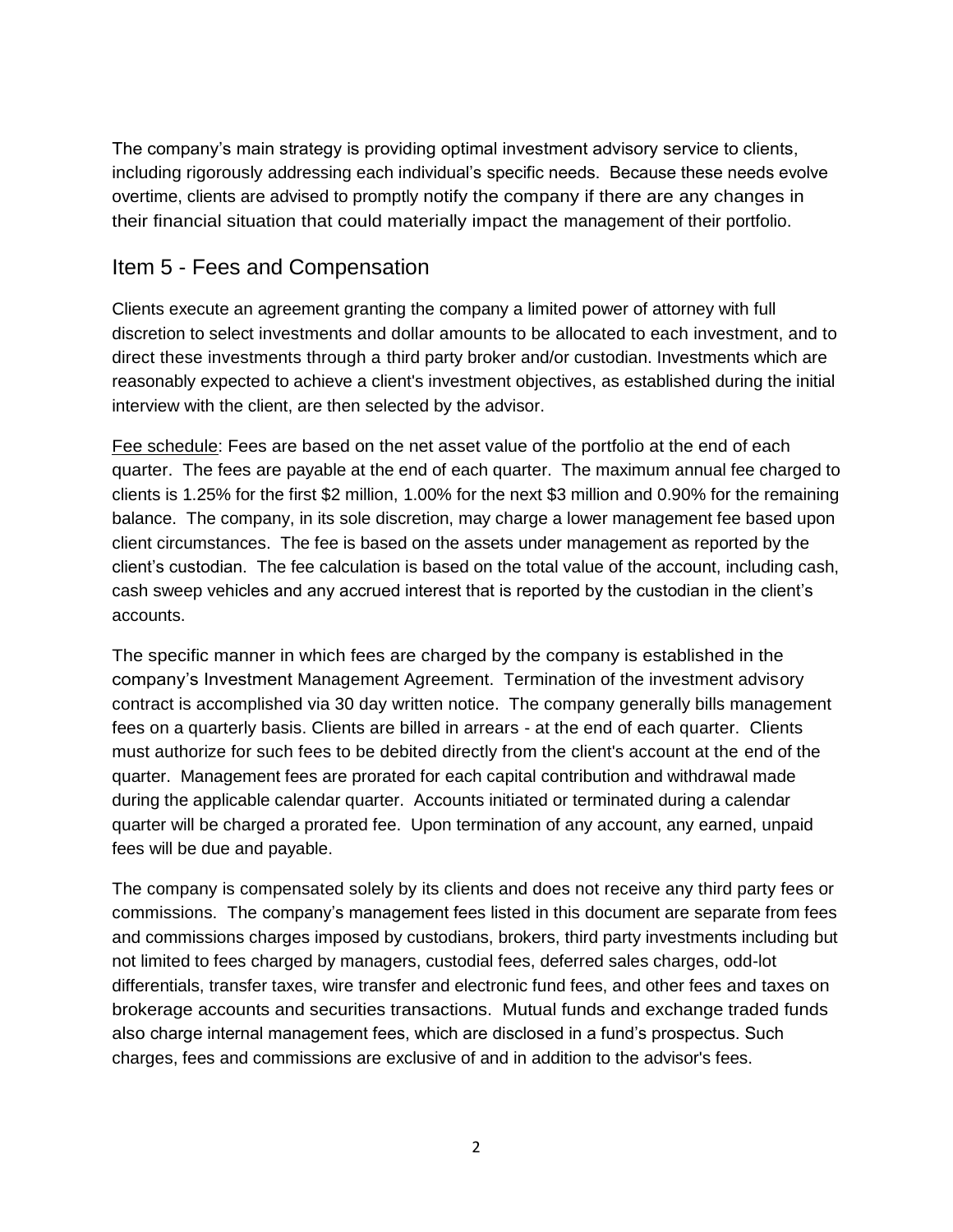The company may charge a minimum fixed fee of \$5,000 or \$1,250, quarterly, regardless of account size as agreed upon in the investment management agreement with the client. This minimum fixed fee is billed in arrears. We do not charge fees that exceed \$1200 for six months or more in advance.

#### Financial Planning Fees

We charge for the preparation of your financial plan on a fixed fee or hourly basis as agreed upon in writing. For hourly charges, we estimate the total time to complete the plan. This estimate depends upon the complexity of your financial situation and your requirements of a plan. We then multiply the estimated time by the appropriate hourly rate (\$250 to \$325) and set a minimum and maximum estimated fee. One-half of the minimum fee is due upon signing of the financial planning agreement. We bill the remaining actual fee upon delivery of the final plan to you. The total fee we charge will never exceed our estimated maximum fee. We complete all plans within six months, assuming you provide us with the required information on a timely basis.

If you should choose to terminate the financial planning agreement prior to completion of the plan, you may do so immediately in writing. You would owe us for all time expended to date on the plan, not to exceed the maximum plan fee shown on the financial planning agreement. If we owe you funds, we would issue you a check within 15 days of the termination. If you owe us, we would invoice you for work completed as of the termination date and would expect payment within 15 days of receipt of the invoice.

Once the plan has been completed, we charge renewal financial planning fees based on actual time we spend to review and update your financial plan and/or to provide other services you might request. Again, this work is charged at the appropriate hourly rate of \$250 to \$325.

#### Item 6 - Performance-Based Fees and Side-By-Side Management

The company does not charge any performance-based fees (fees based on a share of capital gains on or capital appreciation of the assets of a client).

#### Item 7 - Types of Clients

The company offers portfolio management services to individuals, high net worth individuals, corporations, corporate pension and profit-sharing plans, charitable institutions, foundations, endowments and trusts. In addition the company provides services to entrepreneurs and professionals, including doctors, corporate executives, attorneys and CPAs.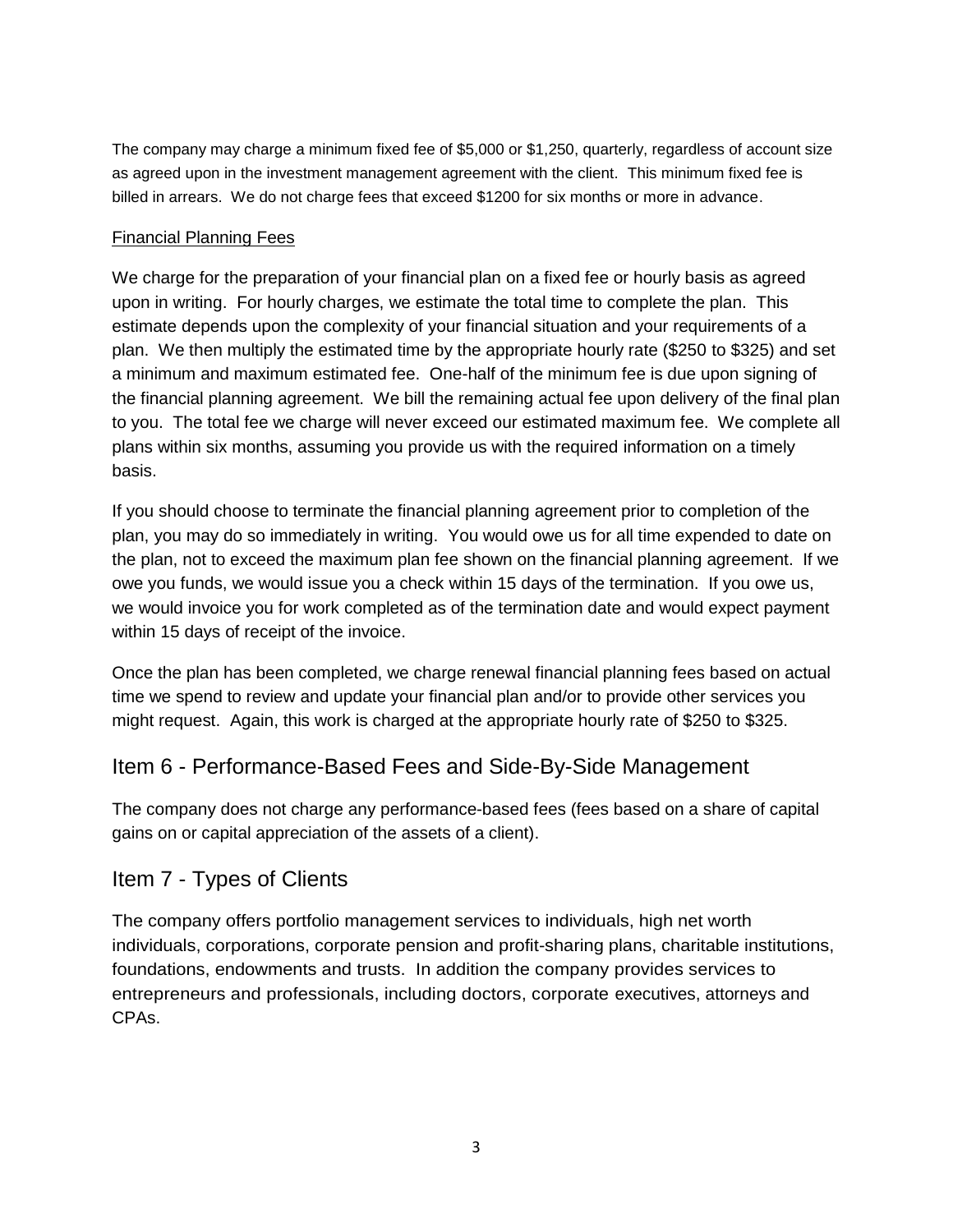## Item 8 - Methods of Analysis, Investment Strategies and Risk of Loss

The company develops solutions tailored to each client's needs including risk tolerance, income requirements and other special circumstances. The company seeks to create the optimal balance between maximizing returns, reducing risk and preserving capital. The company utilizes a fundamental approach to selecting investments. Investment decisions are based on independent analysis by the company. In deciding to purchase or sell investments, the company weighs the potential gains against the potential risk of loss.

Investing in marketable securities such as stocks, bonds and exchange traded funds involves risk of loss that clients should be prepared to bear. The company seeks to reduce risk through diversification and by constantly monitoring the client's portfolio valuations, income potential as well as the general business outlook and industry and corporate conditions.

### Item 9 - Disciplinary Information

The company has no disciplinary information to report.

#### Item 10 - Other Financial Industry Activities and Affiliations

The company may participate in various marketing services in which a one-time fee may be incurred for each client referred to the company. The company reserves the right to decline such referrals at the company's discretion.

#### Item 11 - Code of Ethics

The company has adopted a *Code of Ethics* for all supervised persons of the company which describes its high standard of business conduct, and fiduciary duty to its clients. The *Code of Ethics* includes provisions relating to the confidentiality of client information, a prohibition on insider trading, a prohibition of rumor mongering, restrictions on the acceptance of or giving of significant gifts and the reporting of certain gifts and business entertainment items, personal securities' trading procedures, among other things. All supervised persons at the company must acknowledge the terms of the *Code of Ethics* annually, or as amended by the company. The company's clients or prospective clients may request a copy of the company's *Code of Ethics* by contacting Matt Goff at 713-850-8900.

All employees associated with the company are required to follow its *Code of Ethics*. Subject to satisfying this policy and applicable laws, officers, directors and employees of the company and its affiliates may trade for their own accounts in securities which are recommended to and/or purchased for the company's' clients. The *Code of Ethics* is designed to ensure that the personal securities transactions, activities and interests of the employees will not interfere with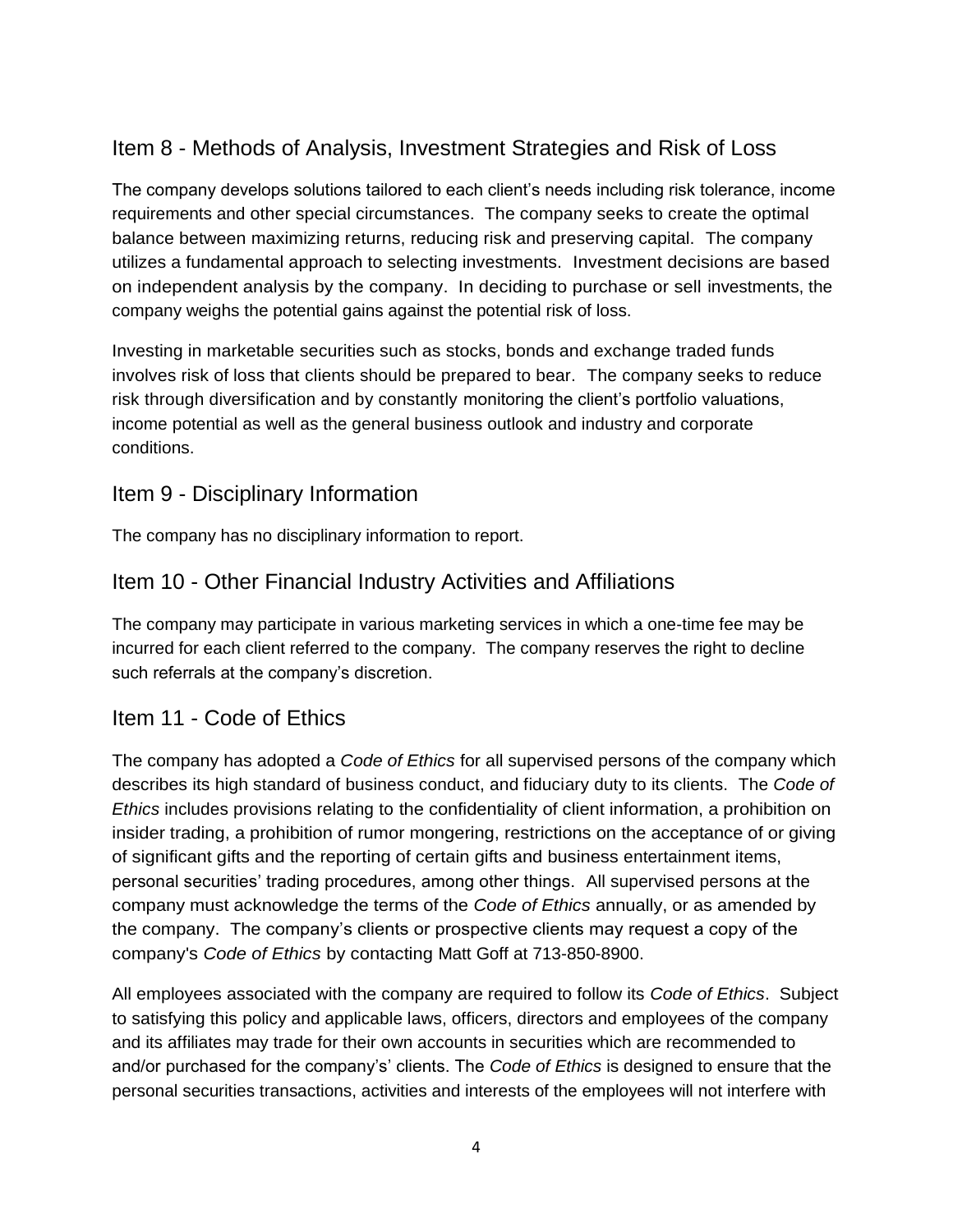(i) making decisions in the best interest of advisory clients and (ii) implementing such decisions while, at the same time, allowing employees to invest for their own accounts. Under the *Code of Ethics* certain classes of securities have been designated as exempt transactions, i.e. mutual funds, Government and or Treasury securities, based upon a determination that these would not materially interfere with the best interest of the company's clients. In addition, the Code requires pre-clearance of many transactions, and restricts trading in close proximity to client trading activity. Nonetheless, because the *Code of Ethics* in some circumstances would permit employees to invest in the same securities as clients, there is a possibility that employees might benefit from market activity by a client in a security held by an employee. Employee trading is continually monitored under the *Code of Ethics*, and to reasonably prevent conflicts of interest between the company and its clients.

#### Item 12 - Brokerage Practices

The company uses its discretion in choosing the broker for a particular trade on the basis of commission rate, financial responsibility, quality of execution, and other factors. Brokers utilized by the company charge varying discounted commission rates to clients which the advisor considers reasonable relative to market rates. Brokers utilized by the company charge commission rates which are generally lower than most full-service brokerage firms. Clients can designate a broker or leave selection of broker to the advisor.

The company often recommends discount brokers which provide certain services to the advisor including receipt of duplicate client confirmations; access to a trading desk serving advisor participants; access to block trading (which provides the ability to aggregate securities transactions for execution and then to allocate the appropriate shares to client accounts); the ability to have advisory fees deducted from client accounts; access to an electronic communications network for client order entry and account information; access to mutual funds with no transaction fees and to certain institutional money managers; and discounts on compliance, marketing, technology, and practice management products or services provided to the company by third party vendors. These services received by the advisor do not depend on the amount of brokerage transactions directed to the broker. Other than the services outlined herein, the company receives no additional benefits directly or indirectly.

The Client is responsible for all custodial fees charged by the Client's broker or custodian. From time to time brokerage transactions are placed with brokers who provide services which could be defined as non-research, e.g. stock bond quotation services. The client is under no obligation to select a specific broker-dealer in order to retain the services of the advisor. Advisor participates in the institutional advisor program (the "Program") offered by TD Ameritrade Institutional. TD Ameritrade Institutional is a division of TD Ameritrade Inc., member FINRA/SIPC ("TD Ameritrade "), an unaffiliated SEC-registered broker- dealer and FINRA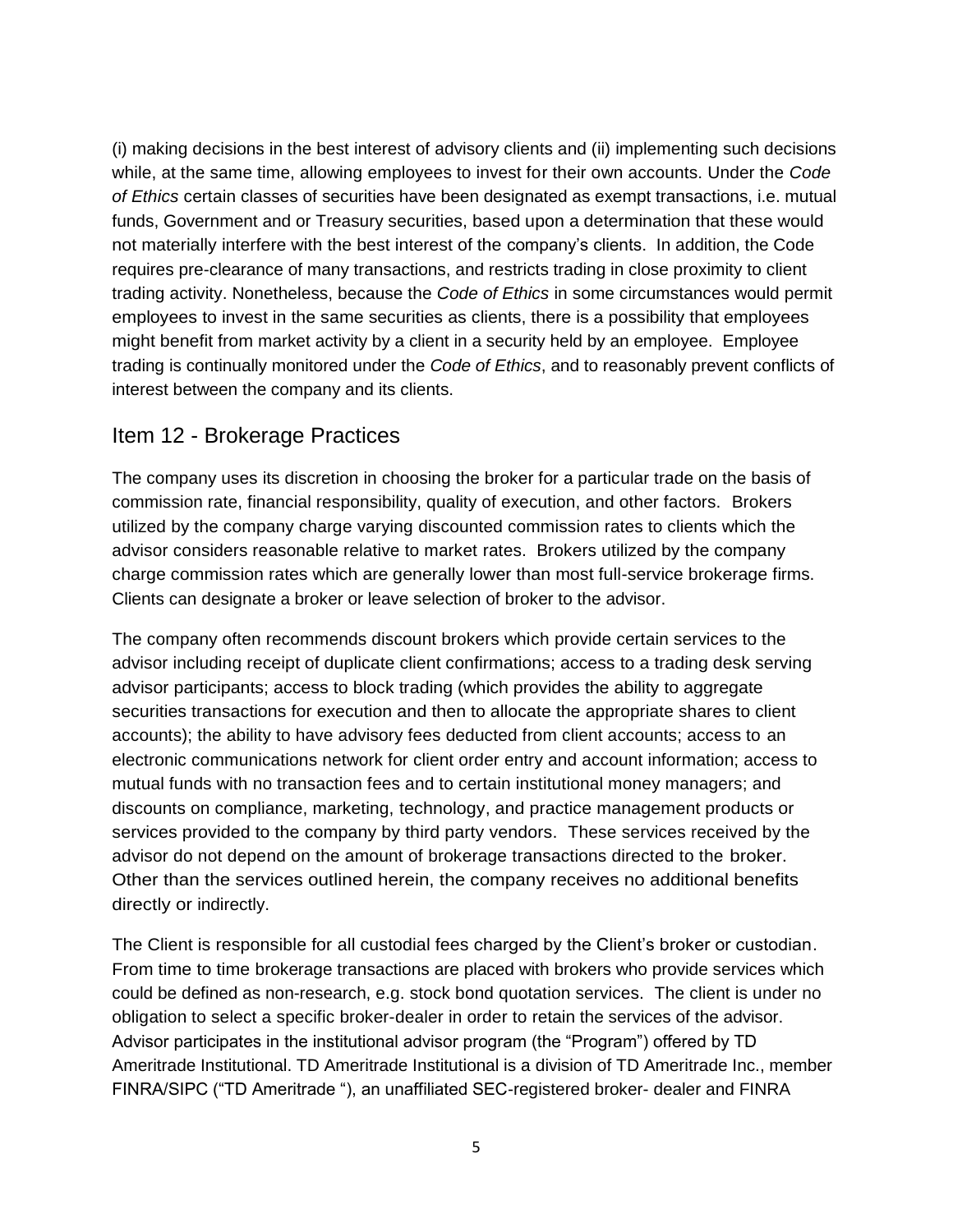member. TD Ameritrade offers to independent investment advisors services which include custody of securities, trade execution, clearance and settlement of transactions. Advisor receives some benefits from TD Ameritrade through participation in the Program. (Please see the disclosure under Item 14 below.

#### Item 13 - Review of Accounts

Accounts are monitored continually - the company reviews the overall asset allocation and individual holdings for each client's portfolio on a continuing basis. Specific client request for funds and market conditions will also trigger additional reviews. Clients will receive copies of confirmations and activity reports which are sent out at least quarterly.

The company urges clients to carefully review their quarterly statements for changes and new holdings in their account. In addition, all clients should maintain their statements in a safe place and contact the company if there are any changes or updates in client's financial situation which would materially affect the overall asset allocation.

#### Item 14 - Client Referrals and Other Compensation

The company recommends discount brokers which provide special services designed to help and enhance the operations of investment advisory firms. Such services range from providing duplicate trade confirmations to block trading capability to research.

The company may at times enter into a Solicitor's Agreement whereby the company will pay a referral fee or other compensation for the referral of new clients to the company. The company reserves the right to cancel such agreements at its sole discretion.

Advisor participates in TD Ameritrade's institutional customer program and Advisor may recommend TD Ameritrade to Clients for custody and brokerage services. There is no direct link between Advisor's participation in the program and the investment advice it gives to its Clients, although Advisor receives economic benefits through its participation in the program that are typically not available to TD Ameritrade retail investors. These benefits include the following products and services (provided without cost or at a discount): receipt of duplicate Client statements and confirmations; research related products and tools; consulting services; access to a trading desk serving Advisor participants; access to block trading (which provides the ability to aggregate securities transactions for execution and then allocate the appropriate shares to Client accounts); the ability to have advisory fees deducted directly from Client accounts; access to an electronic communications network for Client order entry and account information; access to mutual funds with no transaction fees and to certain institutional money managers; and discounts on compliance, marketing, research, technology, and practice management products or services provided to Advisor by third party vendors. TD Ameritrade may also have paid for business consulting and professional services received by Advisor's related persons.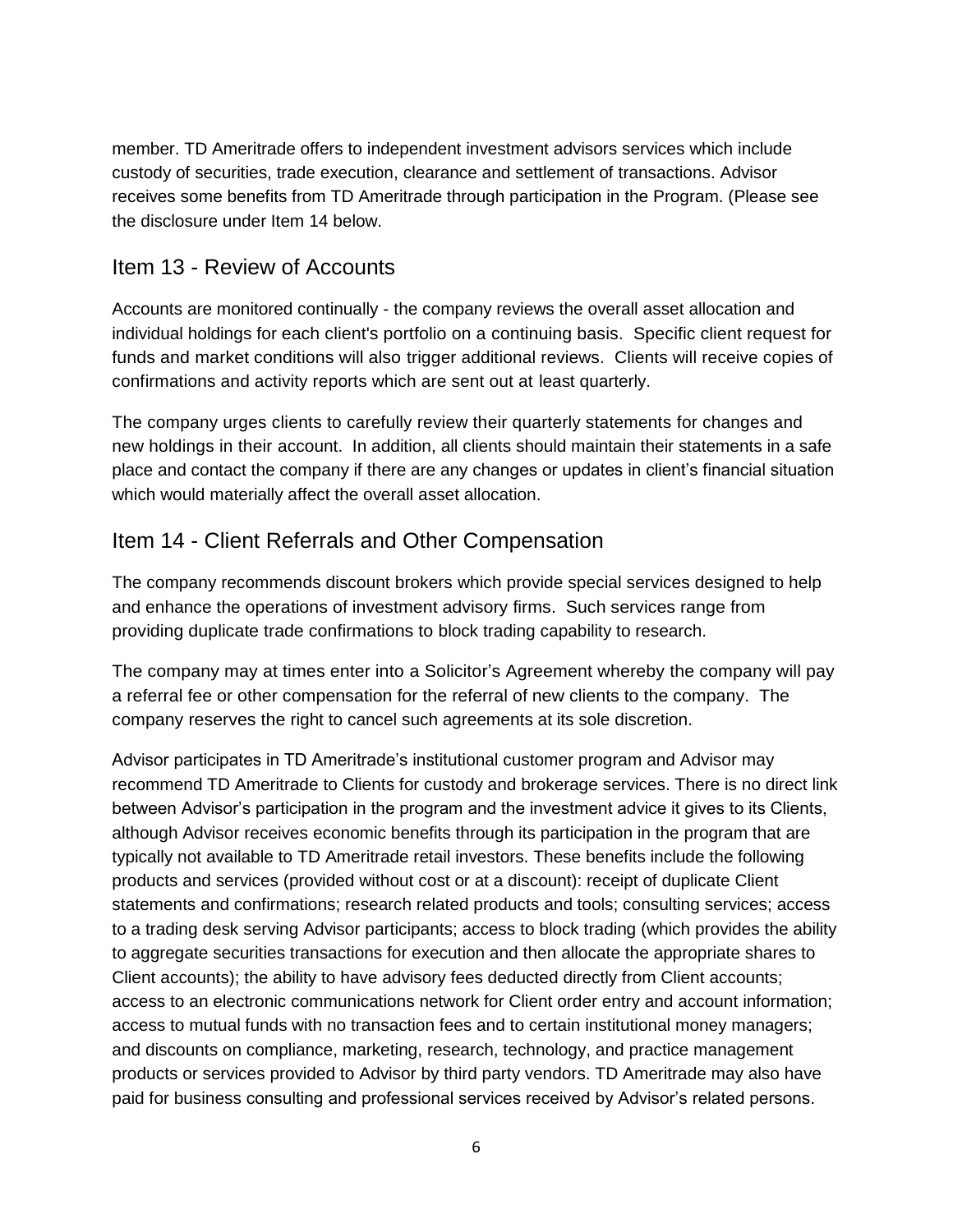These products or services may assist Advisor in managing and administering Client accounts, including accounts not maintained at TD Ameritrade. Other services made available by TD Ameritrade are intended to help Advisor manage and further develop its business enterprise. The benefits received by Advisor or its personnel through participation in the program do not depend on the amount of brokerage transactions directed to TD Ameritrade. As part of its fiduciary duties to clients, Advisor endeavors at all times to put the interests of its clients first. Clients should be aware, however, that the receipt of economic benefits by Advisor or its related persons in and of itself creates a potential conflict of interest and may indirectly influence the Advisor's choice of TD Ameritrade for custody and brokerage services.

Advisor may receive client referrals from TD Ameritrade through its participation in TD Ameritrade AdvisorDirect. In addition to meeting the minimum eligibility criteria for participation in AdvisorDirect, Advisor may have been selected to participate in AdvisorDirect based on the amount and profitability to TD Ameritrade of the assets in, and trades placed for, client accounts maintained with TD Ameritrade. TD Ameritrade is a discount broker-dealer independent of and unaffiliated with Advisor and there is no employee or agency relationship between them. TD Ameritrade has established AdvisorDirect as a means of referring its brokerage customers and other investors seeking fee-based personal investment management services or financial planning services to independent investment advisors. TD Ameritrade does not supervise Advisor and has no responsibility for Advisor's management of client portfolios or Advisor's other advice or services. The Advisor pays TD Ameritrade an on-going fee for each successful client referral. For referrals that occurred through AdvisorDirect before April 10, 2017, this fee is a percentage (not to exceed 25%) of the advisory fee that the client pays to Advisor ("Solicitation Fee"). For referrals that occurred through AdvisorDirect on or after June 9, 2017 the Solicitation Fee is an annualized fee based on the amount of referred client assets that does not exceed 25% of 1%, unless such client assets are subject to a Special Services Addendum. In the case of a Special Services Addendum, the Solicitation Fee is an annualized fee based on the amount of referred client assets that does not exceed 10% of 1%. Advisor will also pay TD Ameritrade the Solicitation Fee on any assets received by Advisor from any of a referred client's family members, including a spouse, child or any other immediate family member who resides with the referred client and hired Advisor on the recommendation of such referred client. Advisor will not charge clients referred through AdvisorDirect any fees or costs higher than its standard fee schedule offered to its clients or otherwise pass Solicitation Fees paid to TD Ameritrade to its clients. For the Advisor's standard fee schedule for clients referred to it by TD Ameritrade's AdvisorDirect program, please refer to "Item 5 - Fees and Compensation" in this document for additional information. For information regarding additional or other fees paid directly or indirectly to TD Ameritrade, please refer to the TD Ameritrade AdvisorDirect Disclosure and Acknowledgement Form. Advisor's participation in AdvisorDirect raises potential conflicts of interest. TD Ameritrade will most likely refer clients through AdvisorDirect to investment advisors that encourage their clients to custody their assets at TD Ameritrade and whose client accounts are profitable to TD Ameritrade.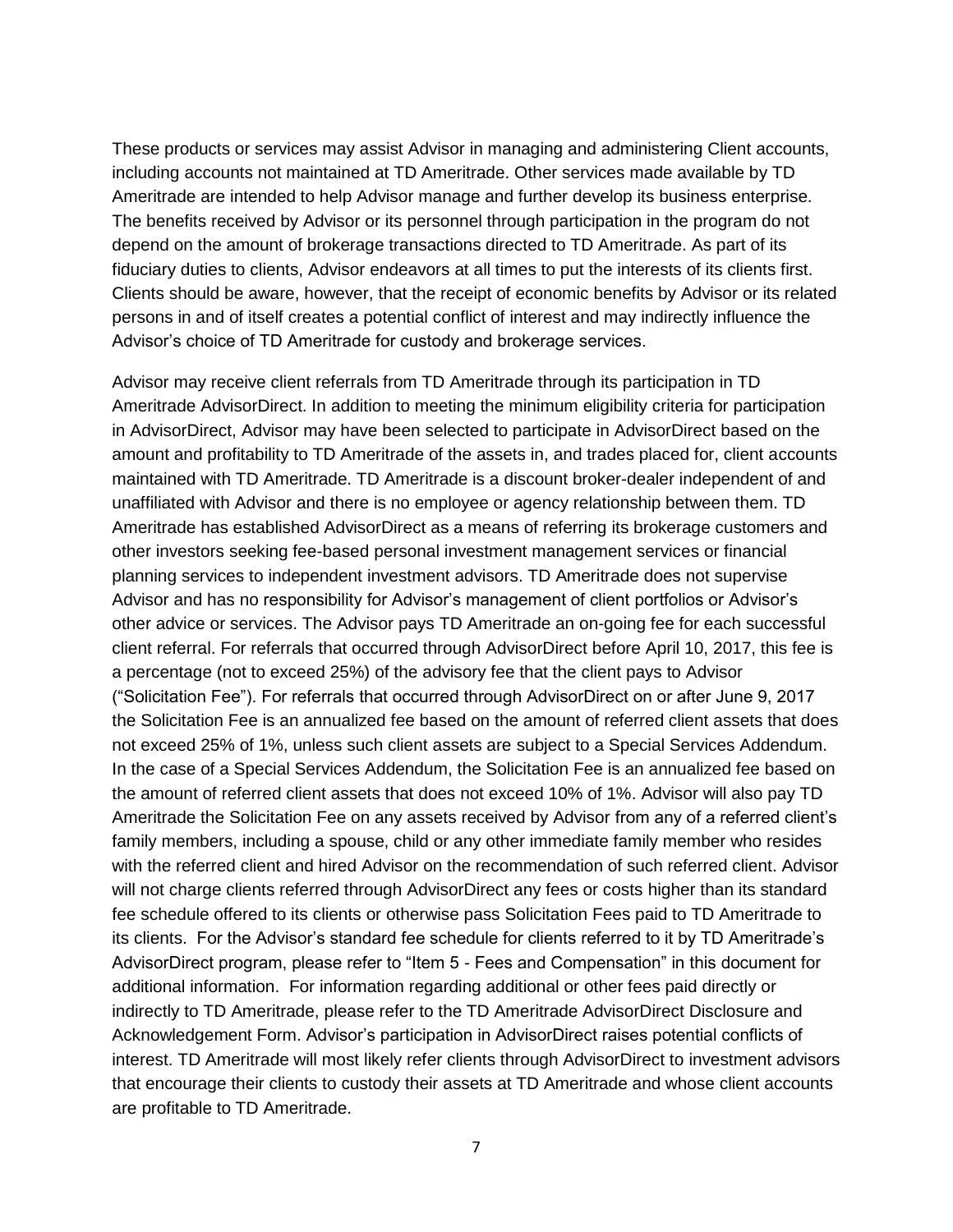Consequently, in order to obtain client referrals from TD Ameritrade, Advisor may have an incentive to recommend to clients that the assets under management by Advisor be held in custody with TD Ameritrade and to place transactions for client accounts with TD Ameritrade. In addition, Advisor has agreed not to solicit clients referred to it through AdvisorDirect to transfer their accounts from TD Ameritrade or to establish brokerage or custody accounts at other custodians, except when its fiduciary duties require doing so. Advisor's participation in AdvisorDirect does not diminish its duty to seek best execution of trades for client accounts.

### Item 15 - Custody

The company does NOT maintain custody of client assets. All assets are held at qualified custodians, other broker dealers, or mutual fund companies directly.

The company recommends discount brokers for client accounts and custody which provide certain services to the company including receipt of duplicate client confirmations; access to a trading desk serving other advisor firms; access to block trading (which provides the ability to aggregate securities transactions for execution and then allocate the appropriate shares to client accounts); the ability to have advisory fees deducted from client accounts; access to an electronic communications network for client order entry and account information; access to mutual funds with no transaction fees and to certain institutional money managers; and discounts on compliance, marketing, technology, and practice management products or services provided to the company by third party vendors. These services received by the advisor do not depend on the amount of brokerage transactions directed to the broker.

Clients should receive at least quarterly statements from the broker-dealer, or other qualified custodian that holds and maintains client's investment assets. The company urges clients to carefully review such statements and compare such official custodial records to the account statements which the company provides. Our statements vary from custodial statements based on accounting procedures, reporting dates, or valuation methodologies of certain securities.

#### Item 16 - Investment Discretion

The company accepts discretionary authority to manage accounts on behalf of clients with execution of a limited power of attorney for this authority. Clients may revoke this authority at their discretion. Discretionary authority from the client at the outset of an advisory relationship gives the company the ability to select the identity and amount of securities to be bought or sold as well as the broker to be used for such transactions. In all cases, however, such discretion is to be exercised in a manner consistent with the stated investment objectives for each client account and executed Agreement.